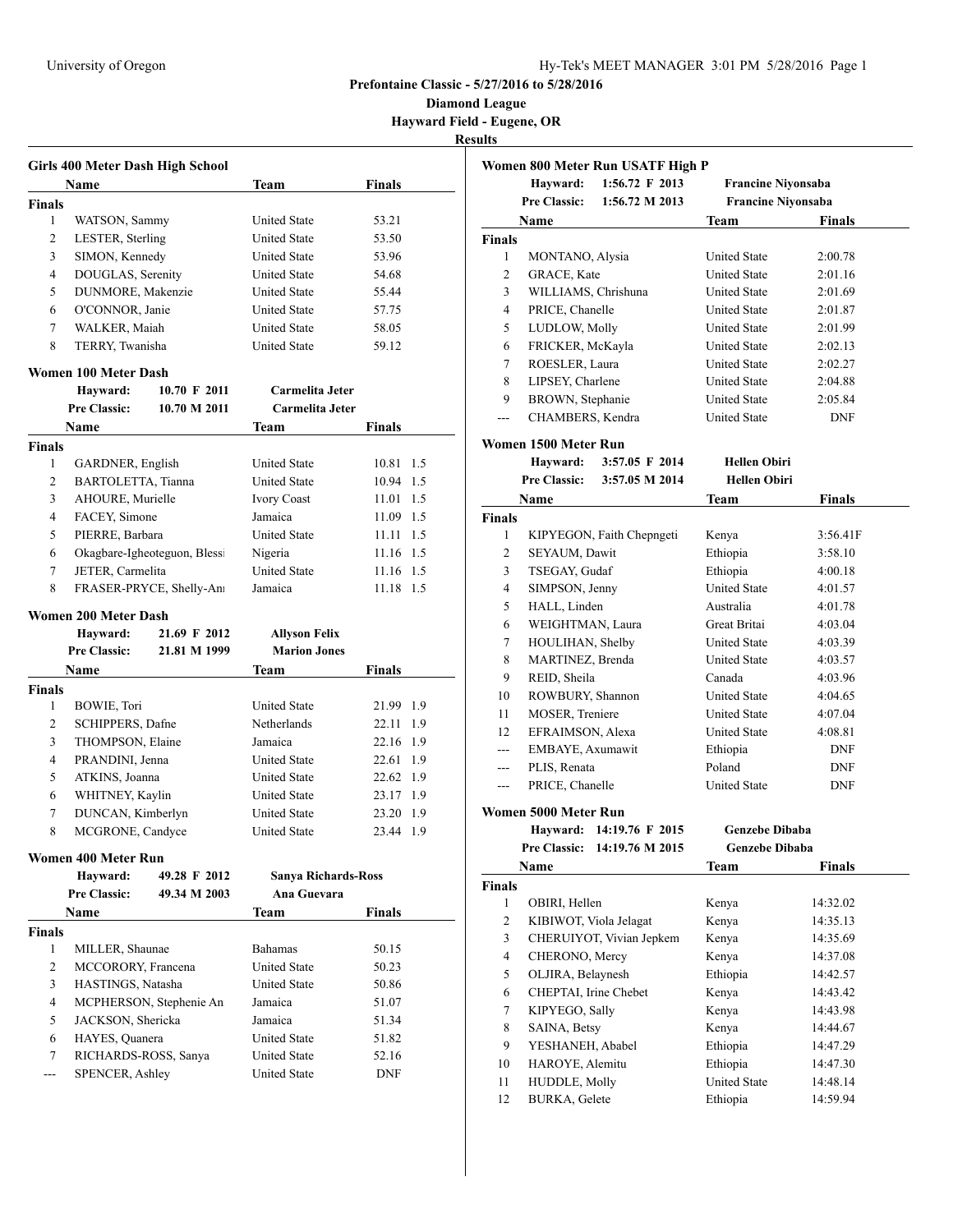**Diamond League Hayward Field - Eugene, OR**

|               |                                      | Finals  (Women 5000 Meter Run) |                               |                   |
|---------------|--------------------------------------|--------------------------------|-------------------------------|-------------------|
|               | Name                                 |                                | <b>Team</b>                   | <b>Finals</b>     |
| 13            | CONLEY, Kim                          |                                | <b>United State</b>           | 15:10.69          |
| 14            | HALL, Marielle                       |                                | <b>United State</b>           | 15:20.60          |
| 15            | TULLY, Nicole                        |                                | <b>United State</b>           | 16:18.49          |
| ---           | WALLACE, Lauren                      |                                | <b>United State</b>           | <b>DNF</b>        |
| ---           | DIRIBA, Buze                         |                                | Ethiopia                      | <b>DNF</b>        |
| ---           | BELETE, Mimi                         |                                | Bahrain                       | <b>DNF</b>        |
| ---           | KAMPF, Heather                       |                                | <b>United State</b>           | <b>DNF</b>        |
|               | Women 100 Meter Hurdles              |                                |                               |                   |
|               | Hayward:                             | 12.34 F 2015                   | <b>Sharika Nelvis</b>         |                   |
|               | <b>Pre Classic:</b>                  | 12.45 M 2003                   | <b>Brigitte Foster-Hylton</b> |                   |
|               | Name                                 |                                | <b>Team</b>                   | <b>Finals</b>     |
| Finals        |                                      |                                |                               |                   |
| 1             | HARRISON, Kendra                     |                                | <b>United State</b>           | 12.24F 0.7        |
| 2             | ROLLINS, Brianna                     |                                | <b>United State</b>           | 12.53 0.7         |
| 3             | STOWERS, Jasmin                      |                                | <b>United State</b>           | 12.55 0.7         |
| 4             | ALI, Nia                             |                                | <b>United State</b>           | 12.72 0.7         |
| 5             | NELVIS, Sharika                      |                                | <b>United State</b>           | 12.82 0.7         |
| 6             | TALAY, Alina                         |                                | <b>Belarus</b>                | 12.85 0.7         |
| 7             | PORTER, Tiffany                      |                                | Great Britai                  | 12.90 0.7         |
| 8             | HARPER-NELSON, Dawn                  |                                | <b>United State</b>           | 13.01<br>0.7      |
|               | <b>Women 3000 Meter Steeplechase</b> |                                |                               |                   |
|               | Hayward:                             | 9:11.39 F 2014                 | Sofia Assefa                  |                   |
|               | <b>Pre Classic:</b>                  | 9:11.39 M 2014                 | Sofia Assefa                  |                   |
|               | Name                                 |                                | Team                          | <b>Finals</b>     |
| <b>Finals</b> |                                      |                                |                               |                   |
| 1             | JEBET, Ruth                          |                                | Bahrain                       | 8:59.97F          |
| 2             | KIYENG, Hyvin                        |                                | Kenya                         | 9:00.01F          |
| 3             | COBURN, Emma                         |                                | <b>United State</b>           | 9:10.76F          |
| 4             | CHEPKOECH, Beatrice                  |                                | Kenya                         | 9:17.41           |
| 5             | ASSEFA, Sofia                        |                                | Ethiopia                      | 9:18.16           |
| 6             | O'CONNOR, Leah                       |                                | <b>United State</b>           | 9:18.85           |
| 7             | Felicitas KRAUSE, Gesa               |                                | Germany                       | 9:22.33           |
| 8             | CHEPKURUI, Lidya                     |                                | Kenya                         | 9:22.81           |
| 9             | KIRUI, Purity                        |                                | Kenya                         | 9:31.76           |
| 10            | LALONDE, Genevieve                   |                                | Canada                        | 9:32.17           |
| 11            | HIGGINSON, Ashley                    |                                | <b>United State</b>           | 9:33.38           |
| 12            | NYAMBURA, Virginia                   |                                | Kenya                         | 9:36.09           |
| ---           | KIPP, Shalaya                        |                                | <b>United State</b>           | <b>DNF</b>        |
|               | Women High Jump                      |                                |                               |                   |
|               | Hayward:                             | $2.02m$ F $2012$               | Anna Chicherova               |                   |
|               | <b>Pre Classic:</b>                  | 2.02m M 2012                   | Anna Chicherova               |                   |
|               | Name                                 |                                | Team                          | <b>Finals</b>     |
| <b>Finals</b> |                                      |                                |                               |                   |
| 1             | LOWE, Chaunte                        |                                | <b>United State</b>           | 1.95m             |
| 2             | SPENCER, Levern                      |                                | Saint Lucia                   | 1.92 <sub>m</sub> |
| 3             | LICWINKO, Kamila                     |                                | Poland                        | 1.92m             |
| 3             | TROST, Alessia                       |                                | Italy                         | 1.92m             |
| 5             | CUNNINGHAM, Vashti                   |                                | <b>United State</b>           | 1.92 <sub>m</sub> |
| 6             | BEITIA, Ruth                         |                                | Spain                         | 1.92 <sub>m</sub> |
| 7             |                                      | JUNGFLEISCH, Marie-Laure       | Germany                       | 1.88m             |
|               |                                      |                                |                               |                   |

| 8              | POOLEY, Isobel            |                                        | Great Britai           | 1.88m         |
|----------------|---------------------------|----------------------------------------|------------------------|---------------|
|                | <b>Women Long Jump</b>    |                                        |                        |               |
|                | Hayward:                  | 7.31m F 1998                           | <b>Marion Jones</b>    |               |
|                | Pre Classic:              | 7.31m M 1998                           | <b>Marion Jones</b>    |               |
|                | Name                      |                                        | Team                   | Finals        |
| Finals         |                           |                                        |                        |               |
| 1              | REESE, Brittney           |                                        | <b>United State</b>    | $6.92m$ 1.1   |
| 2              | SPANOVIC, Ivana           |                                        | Serbia                 | 6.88m 1.1     |
| 3              | UGEN, Lorraine            |                                        | Great Britai           | 6.76m 1.4     |
| 4              |                           | Okagbare-Igheoteguon, Blessi           | Nigeria                | $6.73m$ 1.6   |
| 5              | NETTEY, Christabel        |                                        | Canada                 | 6.68m 1.5     |
| 6              | DELOACH, Janay            |                                        | <b>United State</b>    | $6.59m$ 1.0   |
| $\tau$         | BARTOLETTA, Tianna        |                                        | <b>United State</b>    | 6.48m 1.0     |
| 8              | PROCTOR, Shara            |                                        | Great Britai           | $6.39m$ 1.1   |
|                |                           |                                        |                        |               |
|                | <b>Women Discus Throw</b> |                                        |                        |               |
|                | Hayward:                  | 69.32m F 2014                          | <b>Sandra Perkovic</b> |               |
|                | <b>Pre Classic:</b>       | 69.32m M 2014                          | <b>Sandra Perkovic</b> |               |
|                | Name                      |                                        | Team                   | Finals        |
| Finals         |                           |                                        |                        |               |
| 1              | PERKOVIC, Sandra          |                                        | Croatia                | 68.57m        |
| 2              | MULLER, Nadine            |                                        | Germany                | 65.31m        |
| 3              |                           | ROBERT-MICHON, Melina                  | France                 | 63.69m        |
| 4              | CRAFT, Shanice            |                                        | Germany                | 63.28m        |
| 5              | <b>ASHLEY, Whitney</b>    |                                        | <b>United State</b>    | 62.03m        |
| 6              | FISCHER, Julia            |                                        | Germany                | 61.91m        |
| 7              | LALLY, Jade               |                                        | Great Britai           | 61.83m        |
| 8              |                           | LEWIS-SMALLWOOD, Gia                   | <b>United State</b>    | 57.15m        |
|                |                           | <b>Boys 400 Meter Dash High School</b> |                        |               |
|                | Name                      |                                        | Team                   | <b>Finals</b> |
| <b>Finals</b>  |                           |                                        |                        |               |
| 1              | REED, Keshun              |                                        | <b>United State</b>    | 46.71         |
| $\mathfrak{2}$ | GODWIN, Elija             |                                        | <b>United State</b>    | 46.89         |
| 3              | HERRON, Brian             |                                        | <b>United State</b>    | 47.24         |
| 4              | ANDREWS, Jostyn           |                                        | <b>United State</b>    | 48.67         |
| 5              | LENZY, Braden             |                                        | <b>United State</b>    | 49.64         |
| 6              | EHIEMUA, Shamon           |                                        | <b>United State</b>    | 49.74         |
| 7              | NEELY, Cameron            |                                        | <b>United State</b>    | 49.84         |
|                | TOLBERT, Deonte           |                                        | United State           | <b>DNF</b>    |
|                | Men 100 Meter Dash        |                                        |                        |               |
|                | Hayward:                  | 9.77 F 2008                            | <b>Tyson Gay</b>       |               |
|                | Pre Classic:              | 9.80 M 2011                            | <b>Steve Mullings</b>  |               |
|                | Name                      |                                        | <b>Team</b>            | <b>Finals</b> |
| <b>Finals</b>  |                           |                                        |                        |               |
| 1              | GATLIN, Justin            |                                        | <b>United State</b>    | 9.88 2.6      |
| $\overline{c}$ | POWELL, Asafa             |                                        | Jamaica                | 2.6<br>9.94   |
| 3              | GAY, Tyson                |                                        | <b>United State</b>    | 9.98 2.6      |
| 4              | RODGERS, Michael          |                                        | <b>United State</b>    | 9.99 2.6      |
| 5              | OGUNODE, Femi             |                                        | Qatar                  | 10.02 2.6     |
| 6              | WEBB, Ameer               |                                        | <b>United State</b>    | 10.03 2.6     |
| 7              | SU, Bingtian              |                                        | China                  | 10.04 2.6     |
| 8              | DE GRASSE, Andre          |                                        | Canada                 | $10.05$ 2.6   |
|                |                           |                                        |                        |               |
|                |                           |                                        |                        |               |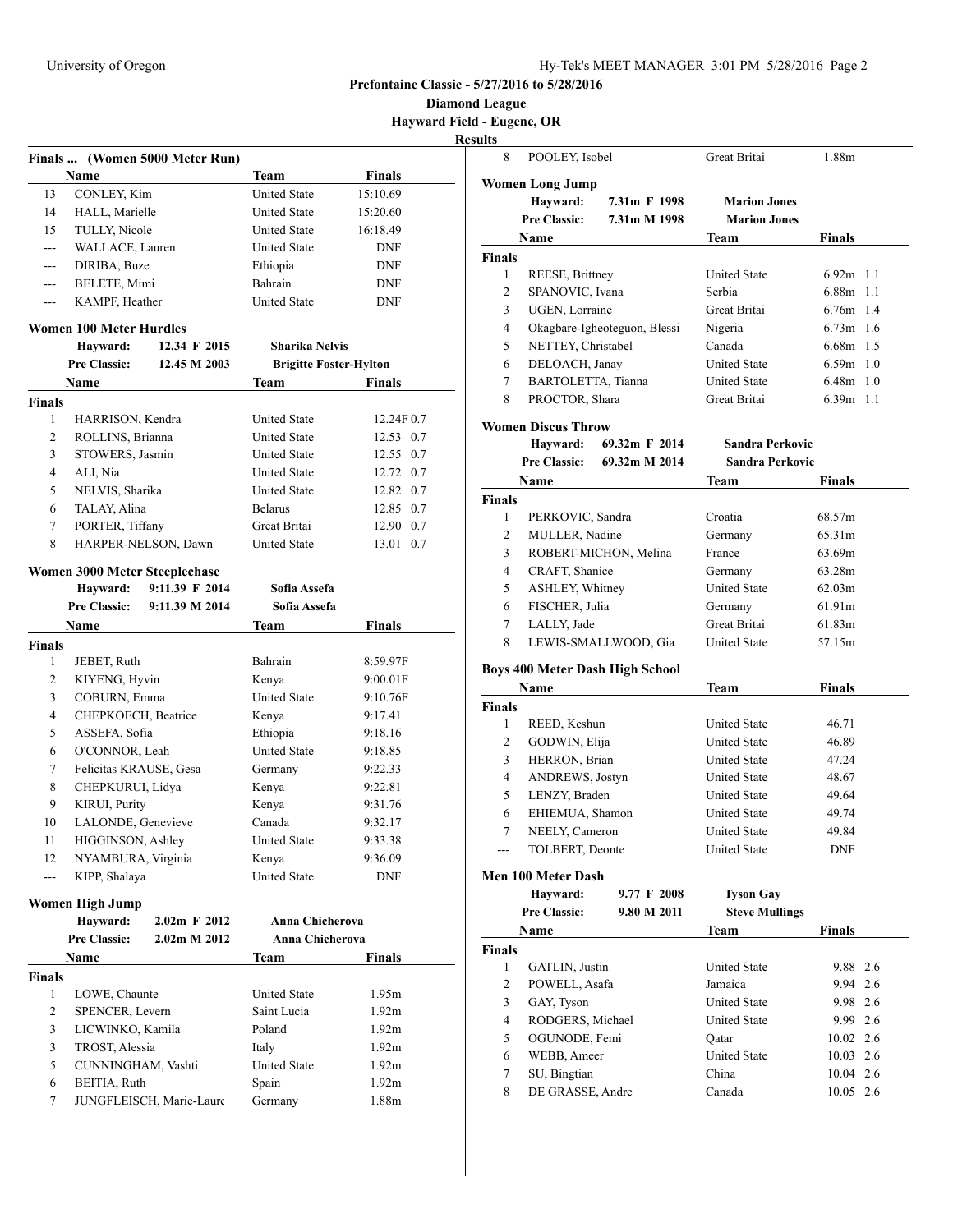**Diamond League Hayward Field - Eugene, OR**

## **Results**

|               | Men 400 Meter Run     |                           |                          |               |
|---------------|-----------------------|---------------------------|--------------------------|---------------|
|               | Hayward:              | 43.74 F 1993              | <b>Michael Johnson</b>   |               |
|               | <b>Pre Classic:</b>   | 43.92 M 2000              | <b>Michael Johnson</b>   |               |
|               | Name                  |                           | Team                     | Finals        |
| <b>Finals</b> |                       |                           |                          |               |
| 1             | JAMES, Kirani         |                           | Grenada                  | 44.22         |
| 2             | MERRITT, LaShawn      |                           | <b>United State</b>      | 44.39         |
| 3             | MAKWALA, Isaac        |                           | <b>Botswana</b>          | 45.37         |
| 4             | CEDENIO, Machel       |                           | Trinidad & T             | 45.45         |
| 5             | HAROUN, Abdalleleh    |                           | Oatar                    | 45.66         |
| 6             |                       | MASRAHI, Youssef Ahmed    | Saudi Arabia             | 46.08         |
| 7             | GARDINER, Steven      |                           | <b>Bahamas</b>           | 46.80         |
| 8             | MCDONALD, Rusheen     |                           | Jamaica                  | 46.82         |
|               | Men 800 Meter Run     |                           |                          |               |
|               | Hayward:              | 1:43.63 F 2014            | <b>Nijel Amos</b>        |               |
|               | <b>Pre Classic:</b>   | 1:43.63 M 2014            | <b>Nijel Amos</b>        |               |
|               | Name                  |                           | Team                     | Finals        |
| <b>Finals</b> |                       |                           |                          |               |
| 1             | BERIAN, Boris         |                           | <b>United State</b>      | 1:44.20       |
| 2             |                       | CHERUIYOT, Ferguson Rotio | Kenya                    | 1:44.56       |
| 3             | AMAN, Mohammed        |                           | Ethiopia                 | 1:44.70       |
| 4             | KSZCZOT, Adam         |                           | Poland                   | 1:44.99       |
| 5             | KITUM, Timothy        |                           | Kenya                    | 1:45.30       |
| 6             | TUKA, Amel            |                           | Bosnia &                 | 1:45.90       |
| 7             | VAZQUEZ, Wesley       |                           | Puerto Rico              | 1:46.04       |
| 8             | WHEATING, Andrew      |                           | <b>United State</b>      | 1:48.09       |
| $\frac{1}{2}$ | ABDA, Harun           |                           | <b>United State</b>      | <b>DNF</b>    |
|               | Men 1 Mile Run        |                           |                          |               |
|               | Hayward:              | 3:47.32 F 2014            | <b>Ayanleh Souleiman</b> |               |
|               | <b>Pre Classic:</b>   | 3:47.32 M 2014            | <b>Ayanleh Souleiman</b> |               |
|               | Name                  |                           | Team                     | <b>Finals</b> |
| <b>Finals</b> |                       |                           |                          |               |
| 1             | KIPROP, Asbel         |                           | Kenya                    | 3:51.54       |
| 2             | IGUIDER, Abdelaati    |                           | Morocco                  | 3:51.96       |
| 3             |                       | MANANGOI, Elijah Motonei  | Kenya                    | 3:52.39       |
| 4             | KIBET, Vincent        |                           | Kenya                    | 3:52.71       |
| 5             | MAKHLOUFI, Taoufik    |                           | Algeria                  | 3:52.95       |
| 6             | WOTE, Aman            |                           | Ethiopia                 | 3:53.23       |
| $\tau$        | BLANKENSHIP, Ben      |                           | <b>United State</b>      | 3:53.83       |
| 8             | JAGER, Evan           |                           | United State             | 3:54.21       |
| 9             | KIPLAGAT, Silas       |                           | Kenya                    | 3:56.60       |
| 10            | MAGUT, James Kiplagat |                           | Kenya                    | 3:56.89       |
| 11            | HOLUSA, Jakub         |                           | Czech Republ             | 3:58.34       |
| 12            | HUNTER, Andrew        |                           | United State             | 3:58.86       |
| ---           | KIVUVU, Jackson       |                           | Kenya                    | <b>DNF</b>    |
| ---           | ROTICH, Andrew Kiptoo |                           | Kenya                    | <b>DNF</b>    |

|                | <b>Men 1 Mile Run National</b><br><b>Hayward:</b> | 3:47.32 F 2014          | <b>Ayanleh Souleiman</b>        |               |  |
|----------------|---------------------------------------------------|-------------------------|---------------------------------|---------------|--|
|                | <b>Pre Classic:</b><br>3:47.32 M 2014             |                         | <b>Ayanleh Souleiman</b>        |               |  |
|                | Name                                              |                         | Team                            | <b>Finals</b> |  |
| Finals         |                                                   |                         |                                 |               |  |
| 1              | GRICE, Charlie                                    |                         | Great Britai                    | 3:52.64       |  |
| $\overline{c}$ | WOLDE, Dawit                                      |                         | Ethiopia                        | 3:55.80       |  |
| 3              | MCNAMARA, Jordan                                  |                         | <b>United State</b>             | 3:58.28       |  |
| 4              | SLAGOWSKI, Michael                                |                         | <b>United State</b>             | 3:59.78       |  |
| 5              | MANZANO, Leo                                      |                         | <b>United State</b>             | 4:00.27       |  |
| 6              | TAMAGNO, Austin                                   |                         | <b>United State</b>             | 4:01.04       |  |
| 7              | HUGHES, Matthew                                   |                         | Canada                          | 4:01.98       |  |
| 8              | CABRAL, Don                                       |                         | <b>United State</b>             | 4:02.29       |  |
| 9              | FLEET, Mac                                        |                         | <b>United State</b>             | 4:06.10       |  |
| 10             |                                                   | SAWE, Johnathon Kiplimo | Kenya                           | 4:08.22       |  |
| ---            |                                                   | KEMBOI, Edward Kibet    | Kenya                           | <b>DNF</b>    |  |
| ---            | WIECZOREK, Mark                                   |                         | <b>United State</b>             | DNF           |  |
|                | Men 5000 Meter Run                                |                         |                                 |               |  |
|                | <b>Havward:</b>                                   | 12:56.98 F 2012         | Mo Farah                        |               |  |
|                | <b>Pre Classic:</b>                               | 12:56.98 M 2012         | Mo Farah                        |               |  |
|                | <b>Name</b>                                       |                         | Team                            | <b>Finals</b> |  |
| <b>Finals</b>  |                                                   |                         |                                 |               |  |
| 1              | EDRIS, Muktar                                     |                         | Ethiopia                        | 12:59.43      |  |
| 2              |                                                   | KAMWOROR, Geoffrey      | Kenya                           | 12:59.98      |  |
| 3              | AHMED, Mohammed                                   |                         | Canada                          | 13:01.74      |  |
| $\overline{4}$ |                                                   | LONGOSIWA, Thomas Pkem  | Kenya                           | 13:02.91      |  |
| 5              | SOI, Edwin Cheruiyot                              |                         | Kenya                           | 13:03.26      |  |
| 6              | MEAD, Hassan                                      |                         | <b>United State</b>             | 13:04.17      |  |
| 7              | ALAMIREW, Yenew                                   |                         | Ethiopia                        | 13:04.29      |  |
| 8              | CHEPTEGEI, Joshua                                 |                         | Uganda                          | 13:07.53      |  |
| 9              |                                                   | KOECH, Isiah Kiplangat  | Kenya                           | 13:08.34      |  |
| 10             |                                                   | NDIKU, Caleb Mwangangi  | Kenya                           | 13:12.25      |  |
| 11             | TRUE, Ben                                         |                         | <b>United State</b>             | 13:12.67      |  |
| 12             |                                                   | TANUI, Paul Kipngetich  | Kenya                           | 13:15.22      |  |
| 13             | CHELIMO, Paul                                     |                         | <b>United State</b>             | 13:21.61      |  |
| 14             | LEVINS, Cameron                                   |                         | Canada                          | 13:26.79      |  |
| 15             | HILL, Ryan                                        |                         | <b>United State</b>             | 13:35.74      |  |
| 16             | CHELANGA, Samuel                                  |                         | <b>United State</b>             | 13:46.84      |  |
| ---            | KANGOGO, Cornelius                                |                         | Kenya                           | <b>DNF</b>    |  |
| ---            |                                                   | Kiprono LANGAT, Clement | Kenya                           | DNF           |  |
| ---<br>---     | LAGAT, Bernard<br>HAJI, Yasin                     |                         | <b>United State</b><br>Ethiopia | DNF<br>DNF    |  |
|                | Men 10000 Meter Run                               |                         |                                 |               |  |
|                | <b>Hayward:</b>                                   | 26:25.97 F 2008         | <b>Kenenisa Bekele</b>          |               |  |
|                | <b>Pre Classic:</b>                               | 26:25.97 M 2008         | <b>Kenenisa Bekele</b>          |               |  |
|                | Name                                              |                         | Team                            | <b>Finals</b> |  |

| FARAH, Mo              | Great Britai | 26:53.71 |
|------------------------|--------------|----------|
| Malel SITONIK, William | Kenya        | 26:54.66 |
| TOLA, Tamirat          | Ethiopia     | 26:57.33 |
| SAMBU, Stephen         | Kenya        | 26:58.25 |
| JEILAN, Ibrahim        | Ethiopia     | 26:58.75 |
|                        |              |          |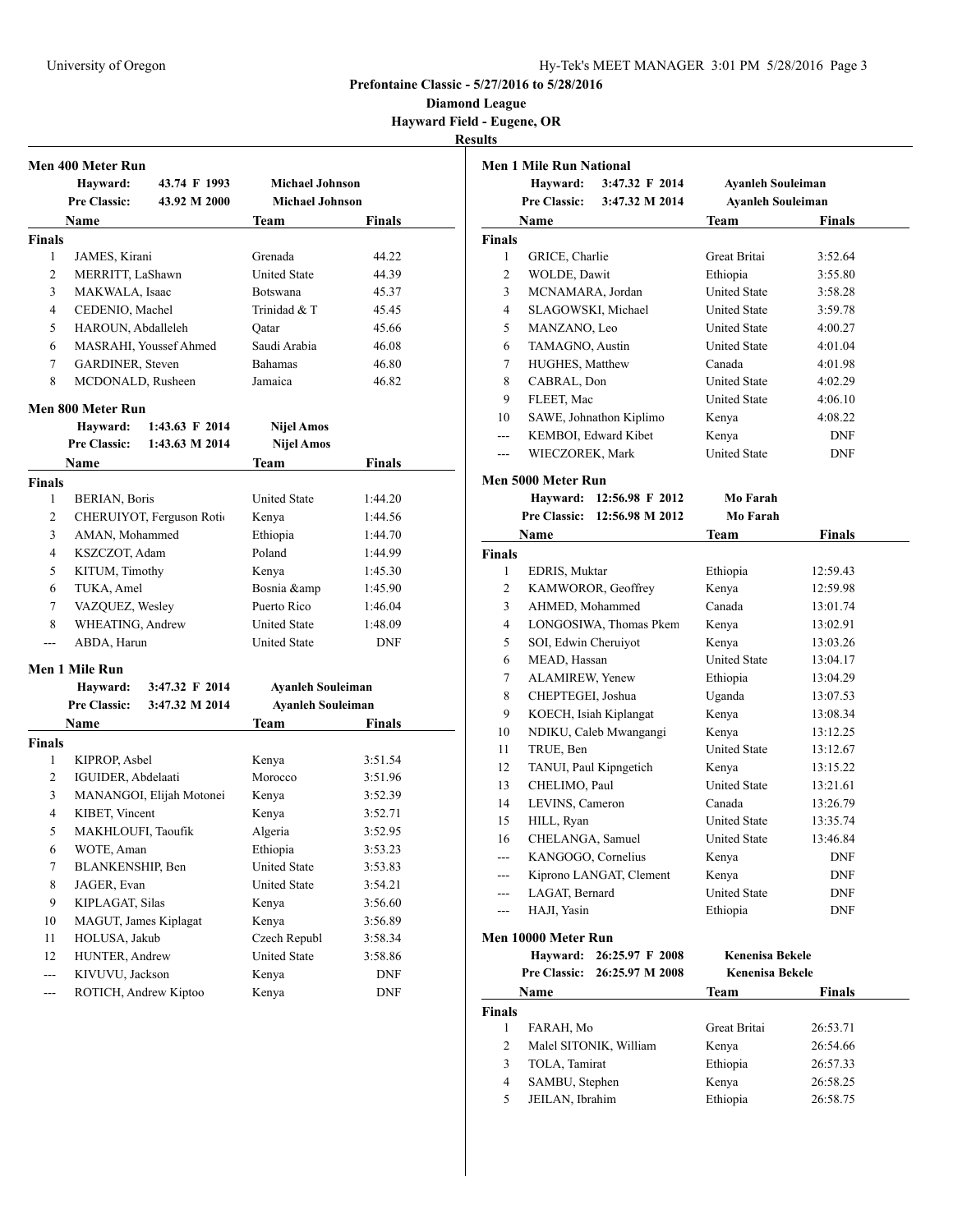**Diamond League Hayward Field - Eugene, OR Results**

|               | Finals  (Men 10000 Meter Run) |                           |                         |              |
|---------------|-------------------------------|---------------------------|-------------------------|--------------|
|               | Name                          |                           | <b>Team</b>             | Finals       |
| 6             | TADESE, Zersenay              |                           | Eritrea                 | 27:00.66     |
| 7             |                               | Mboroto KOSIMBEI, Nichola | Kenya                   | 27:02.59     |
| 8             | GUYE, Idemo                   |                           | Ethiopia                | 27:09.78     |
| 9             | YATOR, Vincent Kipsegechi     |                           | Kenya                   | 27:25.94     |
| 10            | NEBEBEW, Birhan               |                           | Ethiopia                | 27:27.30     |
| 11            | MERGA, Imane                  |                           | Ethiopia                | 27:27.33     |
| 12            | BARSOTON, Leonard             |                           | Kenya                   | 27:31.86     |
| 13            | MWANGI, James                 |                           | Kenya                   | 27:38.97     |
| 14            | MEDHIN, Teklemariam           |                           | Eritrea                 | 27:42.34     |
| 15            | EL ABBASSI, El Hassan         |                           | Bahrain                 | 27:47.29     |
| 16            | JENKINS, Eric                 |                           | <b>United State</b>     | 27:48.02     |
| 17            | MOKOKA, Stephen               |                           | South Africa            | 27:48.84     |
| 18            | BETT, Emmanuel Kipkemei       |                           | Kenya                   | 27:53.05     |
| 19            | AMLOSOM, Nguse                |                           | Eritrea                 | 27:57.54     |
| 20            | DERRICK, Chris                |                           | <b>United State</b>     | 28:38.83     |
| ---           | ROP, Albert                   |                           | Bahrain                 | <b>DNF</b>   |
| ---           | MBISHEI, Titus Kipjumba       |                           | Kenya                   | <b>DNF</b>   |
| ---           | OSAKO, Suguru                 |                           | Japan                   | <b>DNF</b>   |
|               | FERNANDEZ, German             |                           | <b>United State</b>     | <b>DNF</b>   |
|               | <b>GEREMEW, Mosinet</b>       |                           | Ethiopia                | <b>DNF</b>   |
| ---           | BEKELE, Tariku                |                           | Ethiopia                | <b>DNF</b>   |
| ---           | AYALEW, Aweke                 |                           | Bahrain                 | <b>DNF</b>   |
| ---           | BETT, Josphat Kipkoech        |                           | Kenya                   | <b>DNF</b>   |
|               | <b>Men 110 Meter Hurdles</b>  |                           |                         |              |
|               | Hayward:                      | 12.90 F 2010              | <b>David Oliver</b>     |              |
|               | <b>Pre Classic:</b>           | 12.90 M 2010              | <b>David Oliver</b>     |              |
|               | Name                          |                           | Team                    | Finals       |
| Finals        |                               |                           |                         |              |
| 1             | MCLEOD, Omar                  |                           | Jamaica                 | 13.06 0.7    |
| 2             | OLIVER, David                 |                           | <b>United State</b>     | 13.38 0.7    |
| 3             | PORTER, Jeff                  |                           | <b>United State</b>     | 13.48 0.7    |
| 4             | MERRITT, Aries                |                           | <b>United State</b>     | 13.51 0.7    |
| 5             | EATON, Jarret                 |                           | <b>United State</b>     | 13.52 0.7    |
| 6             |                               | MARTINOT-LAGARDE, Pas     | France                  | 13.55<br>0.7 |
| 7             | CABRAL, Jonathan              |                           | Canada                  | 13.57<br>0.7 |
| 8             | PARCHMENT, Hansle             |                           | Jamaica                 | 13.58 0.7    |
|               | <b>Men 400 Meter Hurdles</b>  |                           |                         |              |
|               | Hayward:                      | 47.69 F 1993              | <b>Kevin Young</b>      |              |
|               | <b>Pre Classic:</b>           | 47.91 M 2005              | <b>Bershawn Jackson</b> |              |
|               | Name                          |                           | Team                    | Finals       |
| <b>Finals</b> |                               |                           |                         |              |
| 1             | TINSLEY, Michael              |                           | <b>United State</b>     | 48.74        |
| 2             | CLEMENT, Kerron               |                           | <b>United State</b>     | 48.87        |
| 3             | JACKSON, Bershawn             |                           | <b>United State</b>     | 49.04        |
| 4             | GIBSON, Jeffery               |                           | <b>Bahamas</b>          | 49.16        |
| 5             | COPELLO, Yasmani              |                           | Turkey                  | 49.43        |
| 6             | HUSSEIN, Kariem               |                           | Switzerland             | 49.47        |

7 CULSON, Javier Puerto Rico 49.51 8 BETT, Nicholas Kenya 51.33

|                | <b>Men Pole Vault</b>   |                          |                           |                |
|----------------|-------------------------|--------------------------|---------------------------|----------------|
|                | Hayward:                | $6.05m$ F 2015           | <b>Renaud Lavillenie</b>  |                |
|                | <b>Pre Classic:</b>     | 6.05m M 2015             | <b>Renaud Lavillenie</b>  |                |
|                | Name                    |                          | Team                      | Finals         |
| <b>Finals</b>  |                         |                          |                           |                |
| 1              | LAVILLENIE, Renaud      |                          | France                    | 5.81m          |
| 2              | BARBER, Shawn           |                          | Canada                    | 5.81m          |
| 3              | KENDRICKS, Sam          |                          | <b>United State</b>       | 5.71m          |
| 3              |                         | WOJCIECHOWSKI, Pawel     | Poland                    | 5.71m          |
| 5              |                         | FILIPPIDIS, Konstantinos | Greece                    | 5.61m          |
| 6              | LISEK, Piotr            |                          | Poland                    | 5.48m          |
| 7              | XUE, Changrui           |                          | China                     | 5.48m          |
|                | Men Triple Jump         |                          |                           |                |
|                | Hayward:                | 17.66m F 2014            | <b>Will Claye</b>         |                |
|                | <b>Pre Classic:</b>     | 17.66m M 2014            | <b>Will Claye</b>         |                |
|                | Name                    |                          | Team                      | <b>Finals</b>  |
| Finals         |                         |                          |                           |                |
| 1              | TAYLOR, Christian       |                          | <b>United State</b>       | 17.76mF 0.8    |
| 2              | CLAYE, Will             |                          | <b>United State</b>       | 17.56m 0.8     |
| 3              | CRADDOCK, Omar          |                          | <b>United State</b>       | 17.15m<br>1.2  |
| 4              | COPELLO, Alexis         |                          | Cuba                      | $16.91m - 0.8$ |
| 5              | DONG, Bin               |                          | China                     | 16.82m<br>1.2  |
| 6              | TAMGHO, Teddy           |                          | France                    | 16.51m 0.4     |
| $---$          | DENDY, Marquis          |                          | <b>United State</b>       | <b>FOUL</b>    |
|                | <b>Men Shot Put</b>     |                          |                           |                |
|                | Hayward:                | 22.41m F 2010            | <b>Christian Cantwell</b> |                |
|                | <b>Pre Classic:</b>     | 22.41m M 2010            | <b>Christian Cantwell</b> |                |
|                | Name                    |                          | Team                      | <b>Finals</b>  |
| Finals         |                         |                          |                           |                |
| 1              | KOVACS, Joe             |                          | <b>United State</b>       | 22.13m         |
| $\overline{c}$ | WALSH, Tom              |                          | New Zealand               | 20.84m         |
| 3              | HOFFA, Reese            |                          | <b>United State</b>       | 20.58m         |
| 4              | MAJEWSKI, Tomasz        |                          | Poland                    | 20.43m         |
| 5              | CLARKE, Jordan          |                          | <b>United State</b>       | 20.31m         |
| 6              | CROUSER, Ryan           |                          | <b>United State</b>       | 20.27m         |
| 7              | NEDOW, Tim              |                          | Canada                    | 20.20m         |
| 8              | ROBERTS, Kurt           |                          | <b>United State</b>       | 20.13m         |
| 9              | WHITING, Ryan           |                          | United State              | 19.63m         |
| 10             | RICHARDS, O'Dayne       |                          | Jamaica                   | 19.09m         |
|                | <b>Men Hammer Throw</b> |                          |                           |                |
|                | Hayward:                | 82.65m F 2004            | Koji Murofushi            |                |
|                | <b>Pre Classic:</b>     | 82.65m M 2004            | Koji Murofushi            |                |
|                | Name                    |                          | Team                      | <b>Finals</b>  |
| <b>Finals</b>  |                         |                          |                           |                |
| 1              | FAJDEK, Pawel           |                          | Poland                    | 80.28m         |
| 2              | NAZAROV, Dilshod        |                          | Tajikistan                | 78.12m         |
| 3              | NOWICKI, Wojciech       |                          | Poland                    | 76.86m         |
| $\overline{4}$ | LOMNICKY, Marcel        |                          | Slovak Repub              | 76.25m         |
| 5              | LINGUA, Marco           |                          | Italy                     | 75.01m         |
| 6              | MILLER, Nick            |                          | Great Britai              | 74.89m         |
| 7              | PARS, Krisztian         |                          | Hungary                   | 72.46m         |
|                |                         |                          |                           |                |